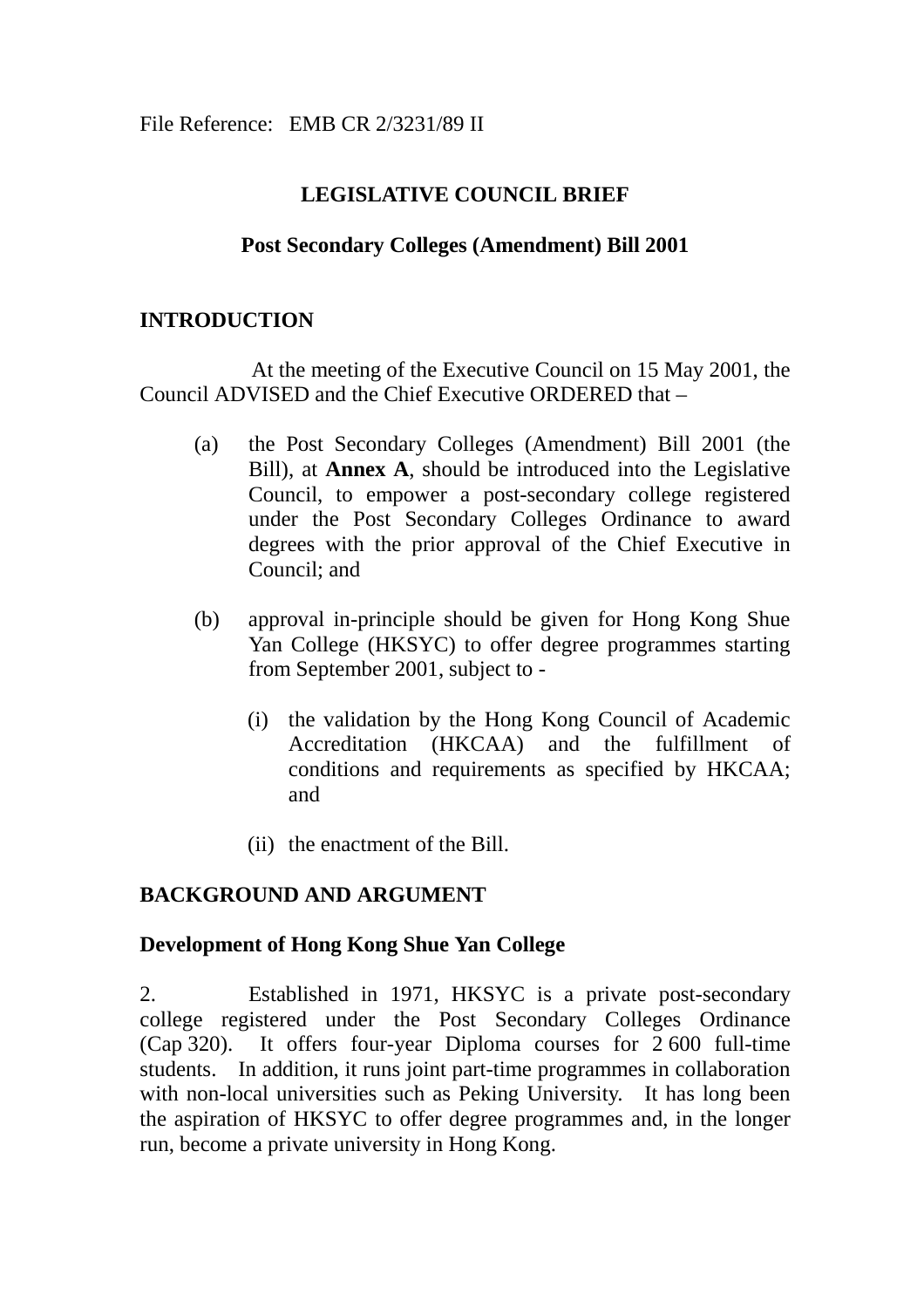3. In 1996, HKCAA conducted an institutional review of the HKSYC and concluded that the College had made significant achievements over the years. HKCAA also pointed out that HKSYC had built up areas of strength in a number of programmes and had established a base from which it could develop into a degree-awarding institution.

# **Current Policy for Private University**

4. In the Education Commission's "Reform Proposals for the Education System in Hong Kong" endorsed by Government last year, it was recommended that we should actively promote the development of private higher education institutions by, inter alia, enabling existing private post-secondary colleges to upgrade to universities upon appropriate accreditation.

5. Last year, the Administration provided some financial assistance to HKSYC to engage HKCAA to conduct validation for four proposed degree programmes with a view to start offering them in 2001. HKCAA was asked to assess whether the programmes could fulfil international standards, and whether the academic environment, institutional processes and quality assurance mechanism of HKSYC were appropriate to enable it to offer the degree programmes, and to make recommendations for improvement as necessary.

## **Institutional Review and Programme Validation**

6. The four proposed degree programmes are –

- (i) Bachelor of Arts (Hons) in Chinese Language and Literature;
- (ii) Bachelor of Arts (Hons) in Journalism and Mass communication;
- (iii) Bachelor of Social Work (Hons); and
- (iv) Bachelor of Commerce (Hons) in Accounting

7. HKCAA has completed an academic review on institutional issues and validation of the proposed Bachelor of Commerce (Hons) in Accounting. HKSYC has submitted the reports to the Administration in March 2001. Validation of the remaining three programmes is underway, and will be completed in May this year.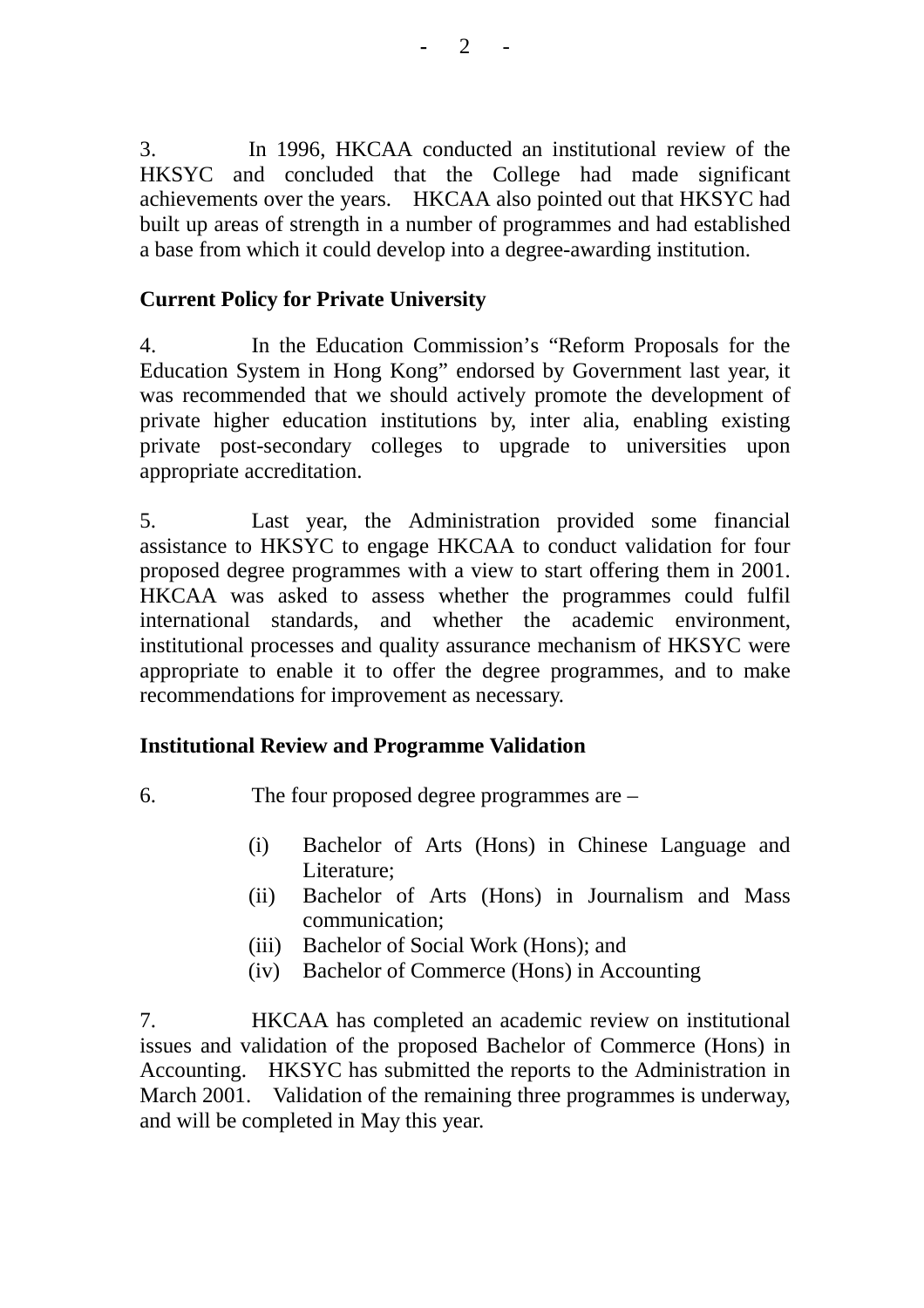8. HKCAA is satisfied with the changes to HKSYC's institutional processes and structures since the last review in 1996 and in response to the HKCAA Report. HKCAA concludes that the HKSYC has made significant progress in creating a suitable academic environment for conducting degree programmes and moving towards its goal of degree-granting status. HKCAA advises that HKSYC has the appropriate academic environment, institutional processes and quality assurance mechanism to offer degree programmes as validated by HKCAA. HKCAA therefore recommends that HKSYC should be allowed to offer the validated degree programmes on condition that HKSYC should implement certain enhancement measures as recommended by HKCAA and should arrange a review of its structures and processes by an external body within three years.

9. Based on HKCAA's recommendation, the Chief Executive in Council has given in-principle approval for HKSYC to offer the four-year full-time Bachelor of Commerce (Hons) in Accounting programme (paragraph 6(iv) above) starting from September 2001 for five years of student intakes (i.e. from 2001/02 to 2005/06 inclusive), subject to the fulfillment of the conditions and requirements as specified by HKCAA and the enactment of the Bill. In-principle approval has also been given for HKSYC to offer the other three degree programmes as mentioned at paragraph 6(i) to (iii) above starting from September 2001, subject to the validation by HKCAA and the enactment of the Bill.

10. It should be pointed out that allowing HKSYC to run a number of degree programmes does not automatically confer university status to HKSYC. Under the existing policy, an institution has to fulfil three prerequisites to become a university. Apart from the authority to offer degree programmes validated by HKCAA, it should acquire selfaccrediting status, as approved by the Chief Executive-in-Council. To achieve this, an institution should normally have accumulated some experience in providing degree programmes. It should have gone through an institutional review by HKCAA to ensure that it has a sound quality assurance mechanism. The institution should also have in place a sound governance structure.

## **THE BILL**

11. Section 10 of the existing Post Secondary Colleges Ordinance stipulates that a post-secondary college registered under the Ordinance may award diplomas and certificates but shall not award degrees or issue any document which could reasonably be taken as signifying the award of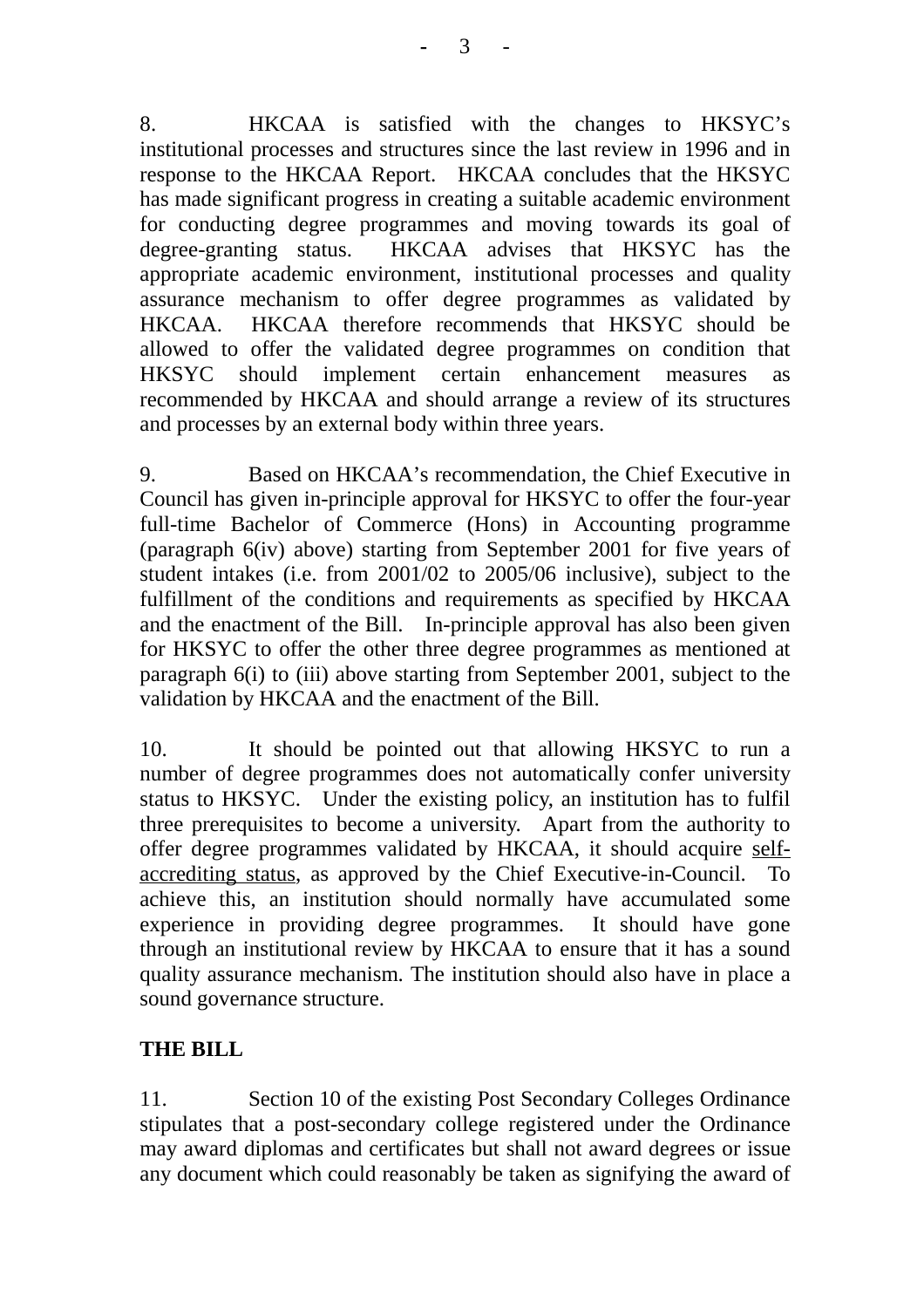a university degree. The Bill seeks to amend this section to the effect that such post-secondary college may award degrees with the approval of the Chief Executive-in-Council. Corresponding amendments are also made to regulation 8 of the Post Secondary Colleges Regulations. The provisions that are being amended are at **Annex B**.

12. We envisage that the Post Secondary Colleges Ordinance will need to be comprehensively reviewed in the near future in order to pave the way for the emergence of private universities. In the meantime, the proposed change is essentially a technical amendment to the Ordinance to enable HKSYC to start offering degree programmes in September this year.

## **PUBLIC CONSULTATION**

13. We have consulted HKSYC and HKCAA, and will consult the Legislative Council Panel on Education on 21 May 2001.

## **BASIC LAW IMPLICATIONS**

14. The Department of Justice advises that the proposed Bill does not conflict with those provisions of the Basic Law carrying no human rights implications.

# **HUMAN RIGHTS IMPLICATIONS**

15. The Department of Justice advises that the proposed amendment Bill is consistent with the human rights provisions of the Basic Law.

## **BINDING EFFECTS**

16. The amendments will not affect the current binding effect of the Ordinance.

## **FINANCIAL AND STAFFING IMPLICATIONS**

17. HKSYC will remain a private institution. There is no financial and staffing implication for Government.

**-** 4 -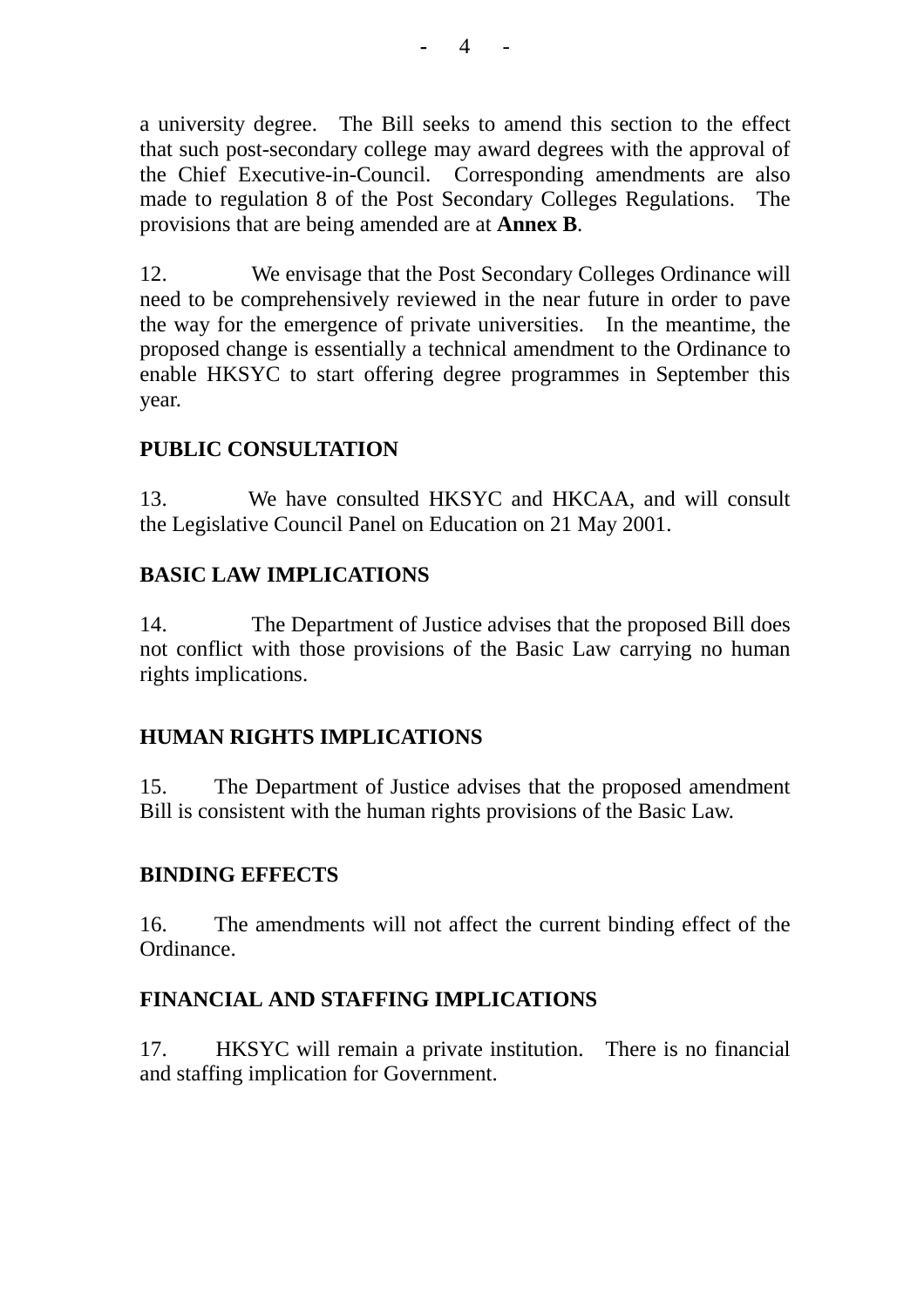### **LEGISLATIVE TIMETABLE**

| 18. | The legislative timetable will be -                                                 |                |  |  |  |  |  |
|-----|-------------------------------------------------------------------------------------|----------------|--|--|--|--|--|
|     | Publication in the Gazette                                                          | 25 May 2001    |  |  |  |  |  |
|     | First Reading and commencement<br>of Second Reading debate                          | 6 June 2001    |  |  |  |  |  |
|     | <b>Resumption of Second Reading</b><br>debate, committee stage<br>and Third Reading | to be notified |  |  |  |  |  |

## **PUBLICITY**

19. A press release will be issued on 16 May 2001, and the Bill will be gazetted on 25 May 2001. A spokesman will be available to explain the decision and answer media enquiries.

# **SUBJECT OFFICER**

20. In case of enquiry, please contact Ms Michelle LI, Principal Assistant Secretary for Education and Manpower, at 2810 3023.

Education and Manpower Bureau 16 May 2001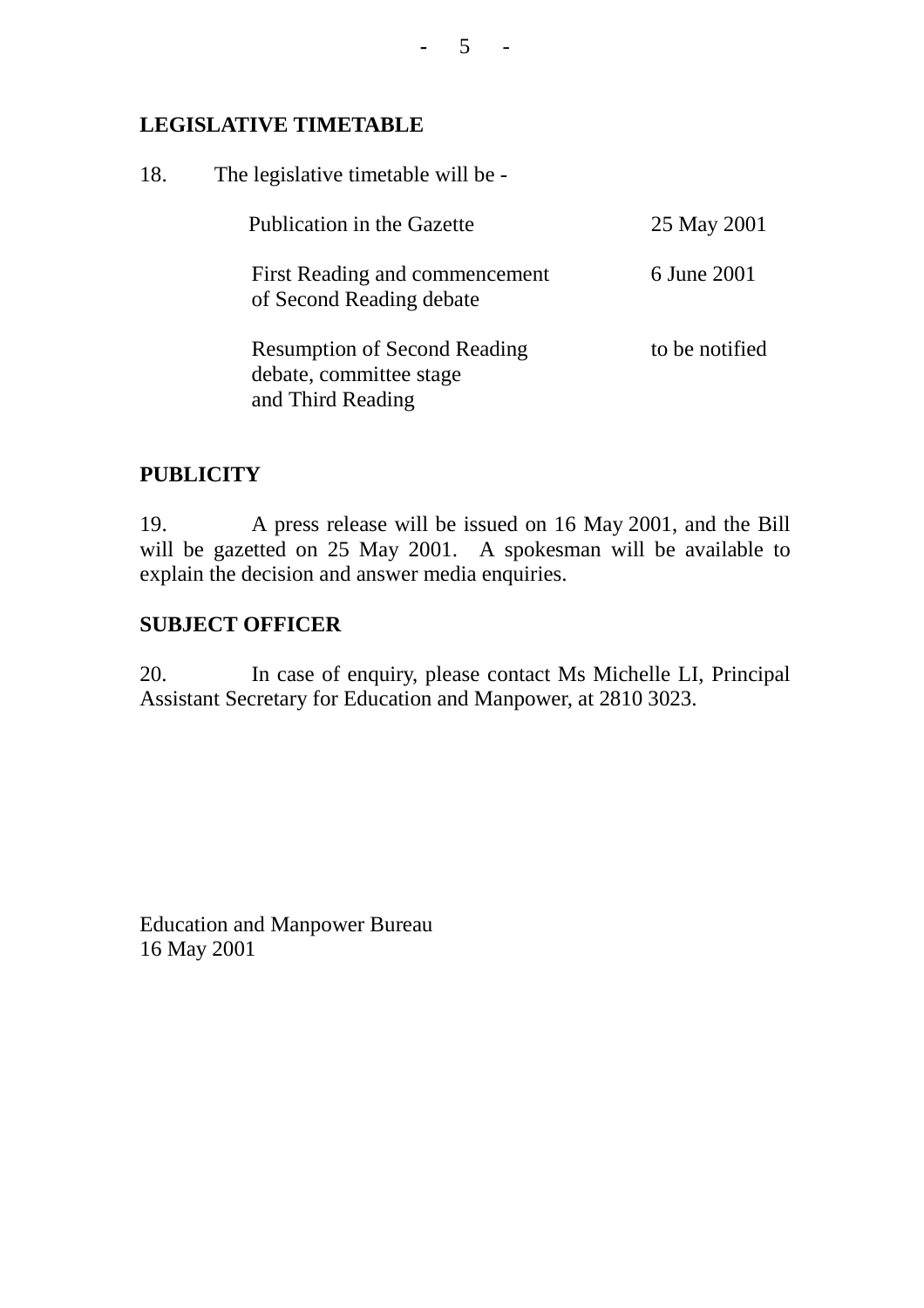#### A BILL

To

Amend the Post Secondary Colleges Ordinance to allow Colleges registered under the Ordinance to award degrees and to make other related amendments.

Enacted by the Legislative Council.

### **1. Short title**

This Ordinance may be cited as the Post Secondary Colleges (Amendment) Ordinance 2001.

#### **POST SECONDARY COLLEGES ORDINANCE**

#### **2. Section substituted**

Section 10 of the Post Secondary Colleges Ordinance (Cap. 320) is repealed and the following substituted -

### **"10. Award of degrees, diplomas and certificates**

A College may -

- (a) with the prior approval of the Chief Executive in Council, award degrees; and
- (b) award diplomas and certificates.".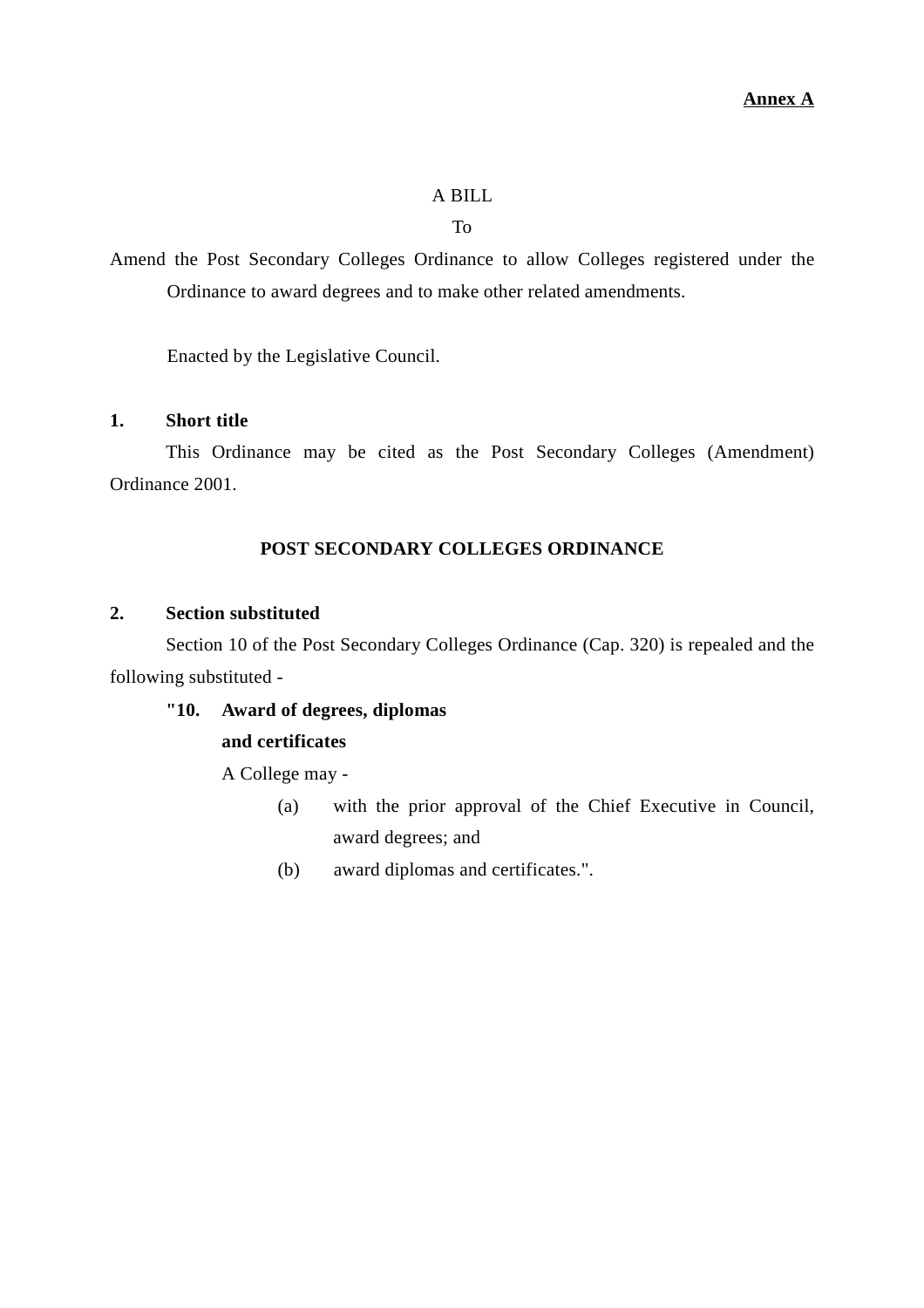#### **POST SECONDARY COLLEGES REGULATIONS**

#### **3. Examinations**

Regulation 8 of the Post Secondary Colleges Regulations (Cap. 320 sub. leg.) is amended -

- (a) in subregulation (1), by repealing "college diplomas and college certificates" and substituting "degrees, diplomas and certificates of a College";
- (b) in subregulation (2), by repealing everything after "nominate" and substituting ", if he so wishes, additional examiners for any examination for a degree, diploma or certificate of a College.".

#### **Explanatory Memorandum**

The object of this Bill is to empower Colleges registered under the Post Secondary Colleges Ordinance (Cap. 320) to award degrees with the prior approval of the Chief Executive in Council.